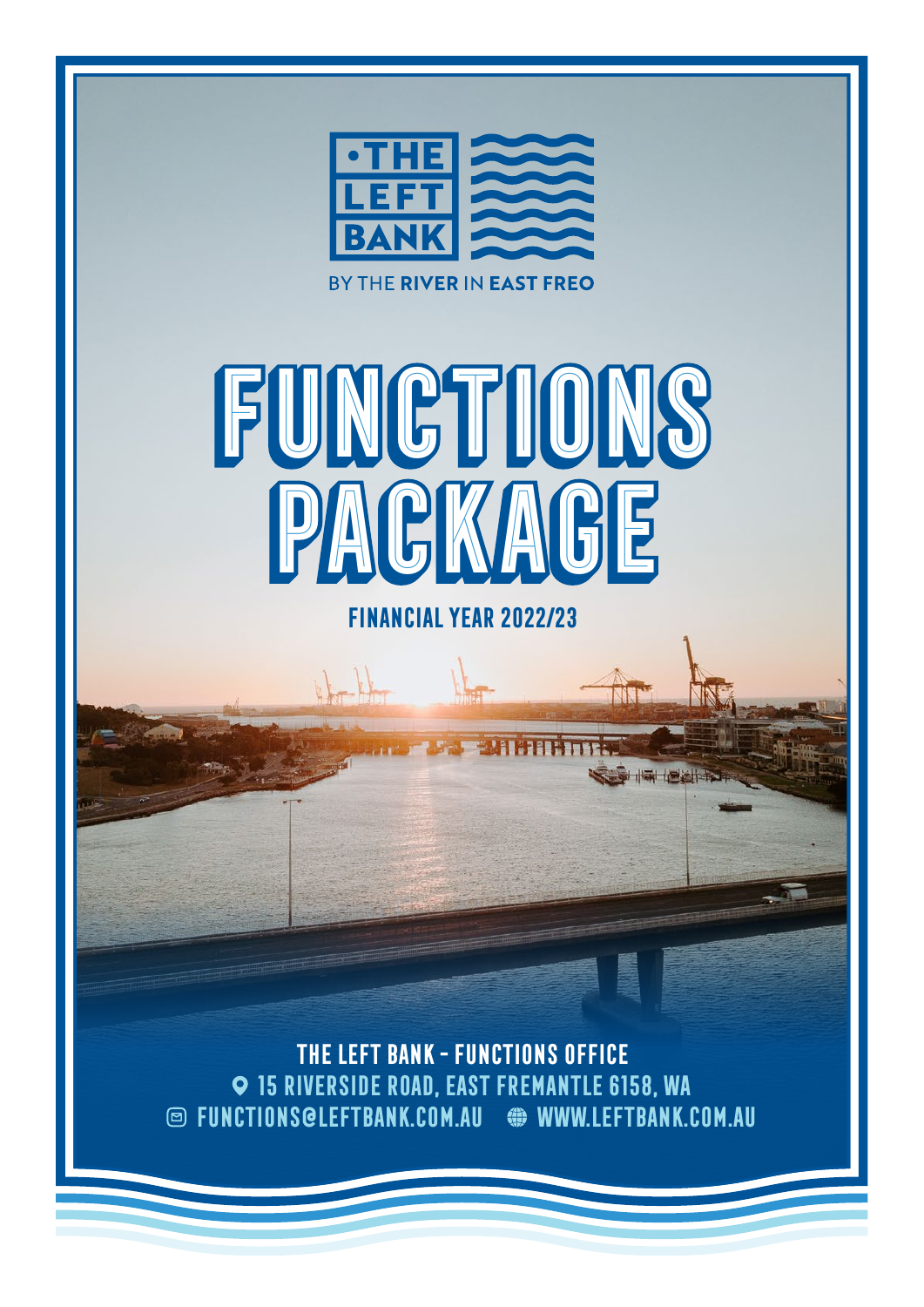

### **Thank you for your interest in organising a function at The Left Bank!**

**With four different function areas and various food and beverage packages to choose from, we pride ourselves in customising functions that suit every style and budget.**

**If you have any queries, please do not hesitate to contact us via email or phone - or make an appointment so we can show you the venue and discuss your plans in detail.**

#### **The Left Bank Functions Team**

**Montana Scudder, Taylor Newman & Holly Radley**



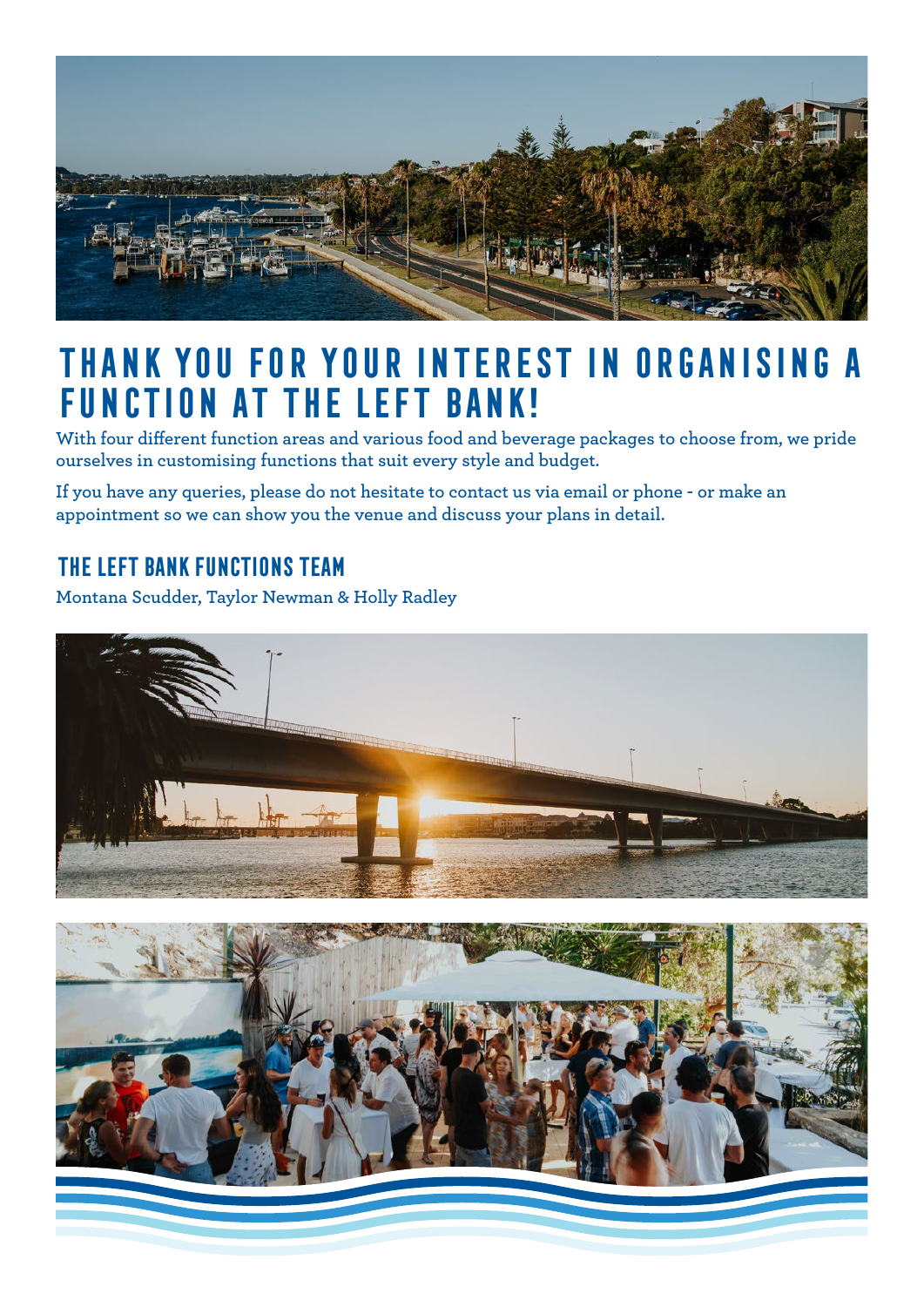## **Function Spaces 1. The River Bar**

The River Bar is our largest and most popular function space, which is located on the top floor of the venue. It comes complete with its own bar, your personal wait staff, audiovisual system, private bathroom facilities and a wide balcony overlooking the Swan River.

**CAPACITY** up to 150 guests (Cocktail Style) **ROOM HIRE** \$500

*Minimum spend requirement will apply - please contact our friendly team.*



## **2. The Mezzanine**

Situated on a terrace level overlooking our beer garden and the beautiful Swan River, this area boasts a private bar, unisex bathroom facilities and a Smart TV. In winter our marquee provides protection from wind and rain, and for the summer months there are shadesails to give some relief from the Australian sun.

**CAPACITY** up to 80 guests (Summer) or 65 guests (Winter) **ROOM HIRE** \$400

**private bar smart TV personal bar staff private bathroom spectacular view Pub Music**

*Minimum spend requirement will apply - please contact our friendly team.*

*\*Please note that there is only stair access to The Mezzanine*



**private bar sound system microphone smart tvs personal bar staff private bathroom wheelchair access spectacular view DJ hire\* \*conditions apply**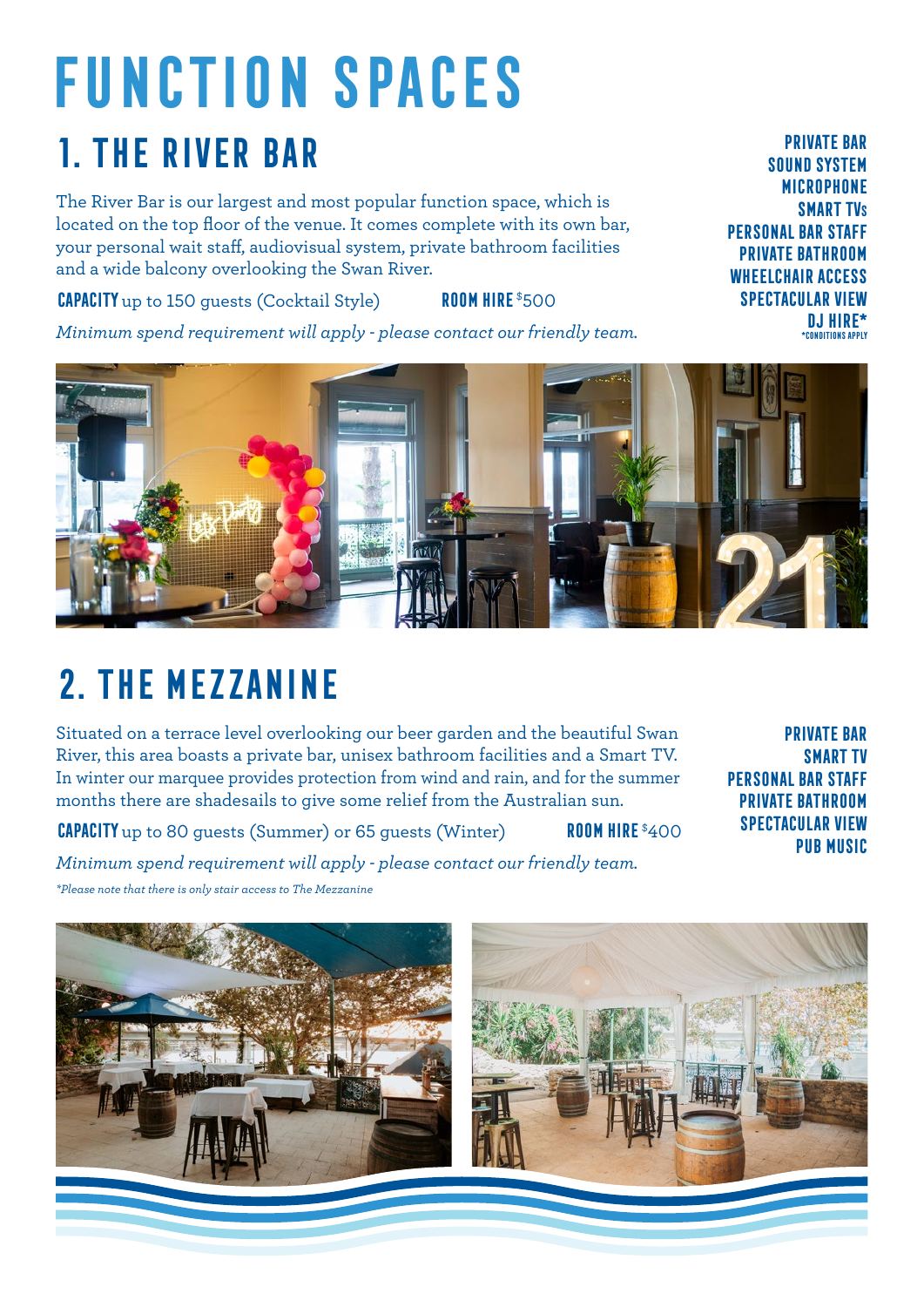# **Function Spaces 3. Billy's lounge & verandah**

Situated in the downstairs area near our Sports Bar with a variety of high and low tables, plus a couple of couches. This space includes an indoor area and exclusive part of the verandah with great river views. Choose between Billy's Half or Billy's Entire.

**Capacity**60 guests (Entire) or 30 guests (Half) **ROOM HIRE** \$200 (Entire) / \$100 (Half)

*Minimum spend requirement may apply - please contact our friendly team.*

**4. Conservatory deck**

This semi private atrium space is in close proximity to our main downstairs bar and the casual pub atmosphere of the beer garden. There are glass doors which can be opened or closed to your preference depending on the weather.

**Pub music casual vibe fantastic views access to main bar**

**Capacity**30 guests **Room Hire** \$200

*Minimum spend requirement may apply - please contact our friendly team.*





**Pool table semi-private pub music sports bar vibe verandah**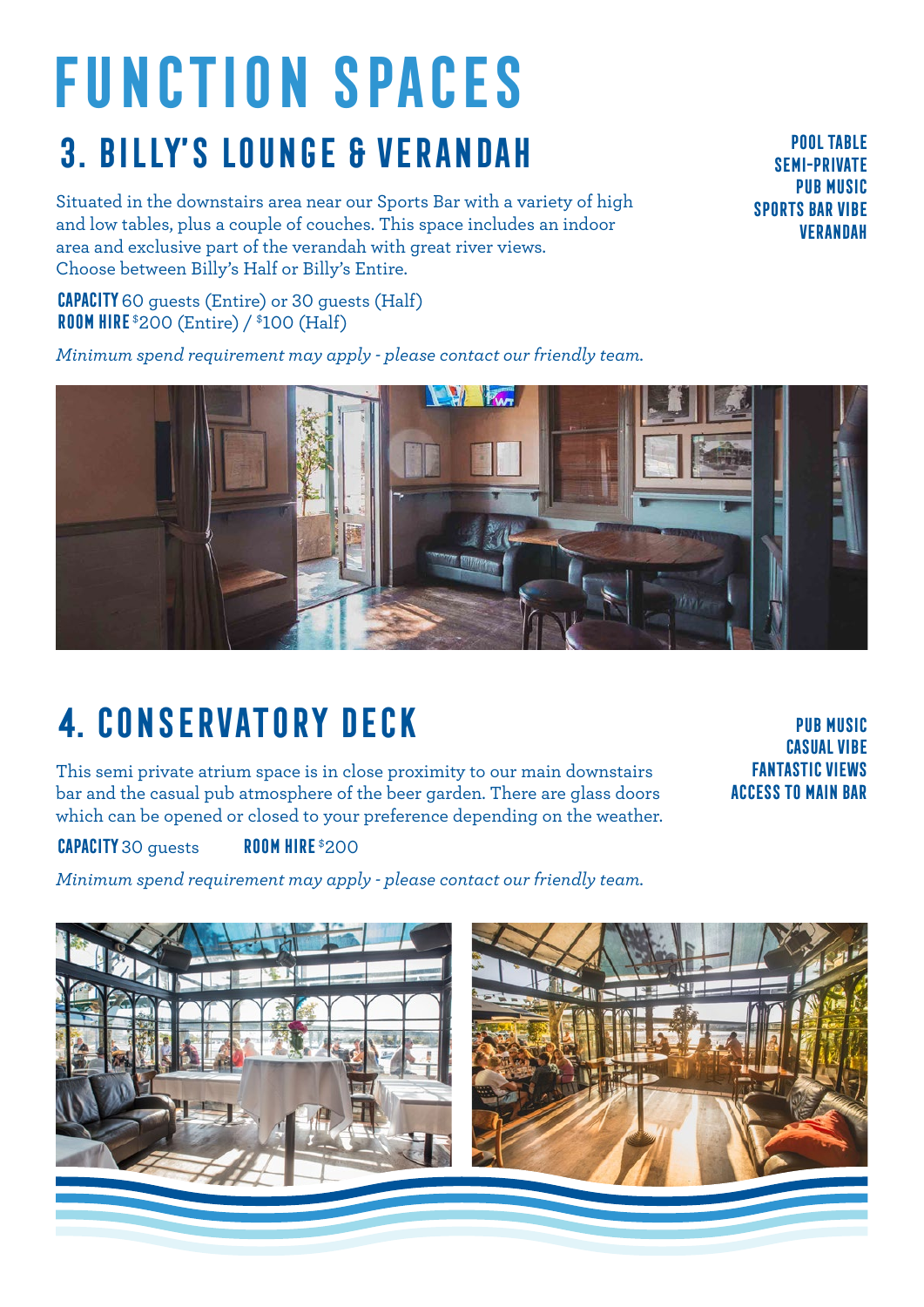# **Catering Options Canapé Menus**

**The Left Bank provides an assortment of canapé dishes as the perfect option for any cocktail style occasion. You can decide which of the menus best suits your tastebuds, or if you prefer to create your own, you are welcome to select Menu D!**

VEGETARIAN V • VEGAN VN • GLUTEN FREE GF • DAIRY FREE DF • VEGETARIAN OPTION VO • VEGAN OPTION VNO • GLUTEN FREE OPTION GFO

#### MENU A - \$22 / PERSON

**Vegetable Gyozas, Chilli Jam** V **Portuguese Chicken Skewers, Dill Cream Dressing** GF **Housemade Chorizo And Cheese Sausage Rolls, Beerenburg Tomato Sauce Punjabi Samosa, Minted Coconut Yoghurt** V **Cheesy Potato Croquette, Spiced Nduja Aioli** V, GF

#### MENU B - \$26 / PERSON

**Panko Crumbed Prawns, Sriracha Mayo Vegetarian Spring Rolls, Sweet Chilli Sauce** V **Sundried Tomato And Rosemary Arancini, Aioli, Fresh Basil And Parmesan** V, GF **Housemade Chorizo And Cheese Sausage Rolls, Beerenburg Tomato Sauce Portuguese Chicken Skewers, Dill Cream Dressing** GF **Beef And Cheese Empanadas With Herb Cream And Tomato**

#### MENU C - \$36 / PERSON

**Middle Eastern Lamb Cutlets, Hummus, Chermoula Yoghurt** GF **Mini Vege Burritos, Crushed Avocado, Herb Cream** V, GF **Crispy Battered Flathead, Cajun Remoulade Buttermilk Chicken Tenders, Aioli & BBQ Sauce Mushroom And Onion Tarts With Smoked Mozzarella And Truffle Oil Drizzle** GF, VO **Chicken Tikka Masala Samosas, Minted Coconut Yoghurt**

#### MENU D

6 CHOICES - \$37 / PERSON OR 8 CHOICES - \$44 / PERSON

**Choose 6 or 8 items from the above menus to create your own Menu!**

#### SHARE PLATTERS

| Hand Cut Wedges, Sweet Chilli and Sour Cream GF, V                                             | \$30 |
|------------------------------------------------------------------------------------------------|------|
| Trio of Dips, Crudité of Vegetables, Flatbread VO, GFO                                         | \$35 |
| Mini Gluten Free Pizza Flatbread with Cherry Tomatoes, Basil and Mozzarella VO, GF             | \$45 |
| 1kg of Lemon Peppered Calamari, House Chutney                                                  | \$50 |
| Charcuterie of Leg Ham, Hungarian Salami and Warm Chorizo with Marinated Olives, Flatbread GFO | \$50 |
| Platter of Vegetable Gyozas, Chilli Jam V                                                      | \$50 |
| Platter of Panko Crumbed Prawns, Miso Mayo                                                     | \$60 |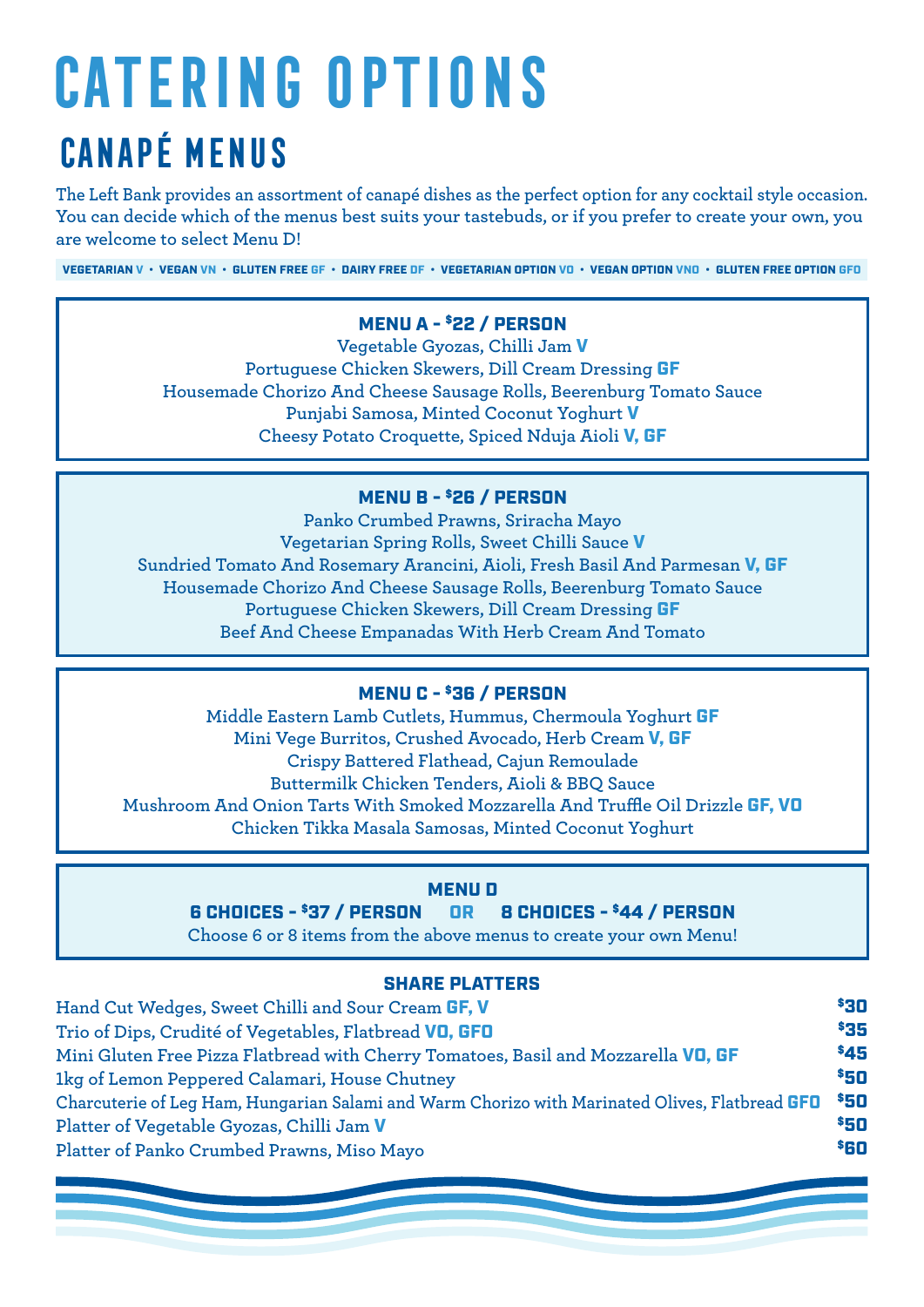## **Beverage Options 1. Beverage Package**

**Ideal for an engagement party, wedding or work do. You can choose the beverage package that suits your tastes and budget. In the interest of responsible service of alcohol, there will be a minimum catering requirement associated with any beverage package purchase.**

#### PACKAGE A - LEFT BANK STANDARD PACKAGE PER PERSON 2H \$45 3H \$55 4H \$65

- **• House Wines The Woodsman Range (White / Red / Rosé)**
- **• Bubbly Personality Sparkling Wine**
- **• Tap Beer & Cider**
- **• Soft Drink / Juices / 'Lemon, Lime & Bitters'**

#### **PACKAGE B - LEFT BANK PREMIUM PACKAGE<br>PER PERSON 2H \$51 3H \$61 4H \$71** PER PERSON 2H \$51 3H \$61 4H \$71

- **• Wise Wine 'Sea Urchin' Sauvignon Blanc Semillon / Shiraz**
- **• Bouchard Aine & Fils Rosé**
- **• Pizzini Prosecco**
- **• Tap Beer & Cider**
- **• Soft Drink / Juices / 'Lemon, Lime & Bitters'**

**Please Note:** When choosing the Beverage Package, all guests will be charged with the Beverage Package. Minors will be charged at \$10/person which entitles them to soft drink & juice for the duration of the package. We do not allow beverage packages to continue after 11pm. Final numbers must be confirmed in writing on the Monday prior to your function and no refunds will be given after final numbers have been confirmed. *Tap Beer & Cider is subject to availability in all Function Areas.*

## 2. CONSUMPTION **(THE 'BAR TAB')**

**The Consumption Option allows you, the Function Organiser, to open up a Bar Tab. All beverages ordered from the bar will be charged onto your tab. You can select the amount on the tab and specify the beverages.**

**This option can be followed by the Cash Bar Option once the tab limit has been reached and your guests can purchase their own beverages.**

**Please Note:** When hiring The Mezzanine or River Bar exclusively, wine will be charged by the bottle. In all other areas, wine will be charged by the glass.

### **3. cash bar**

**Guests purchase their own beverages from the bar.**

**Please Note:** The Functions Organiser (you, the customer) is still required to meet the minimum spend requirement as specified by the Functions Coordinator at the time of booking.



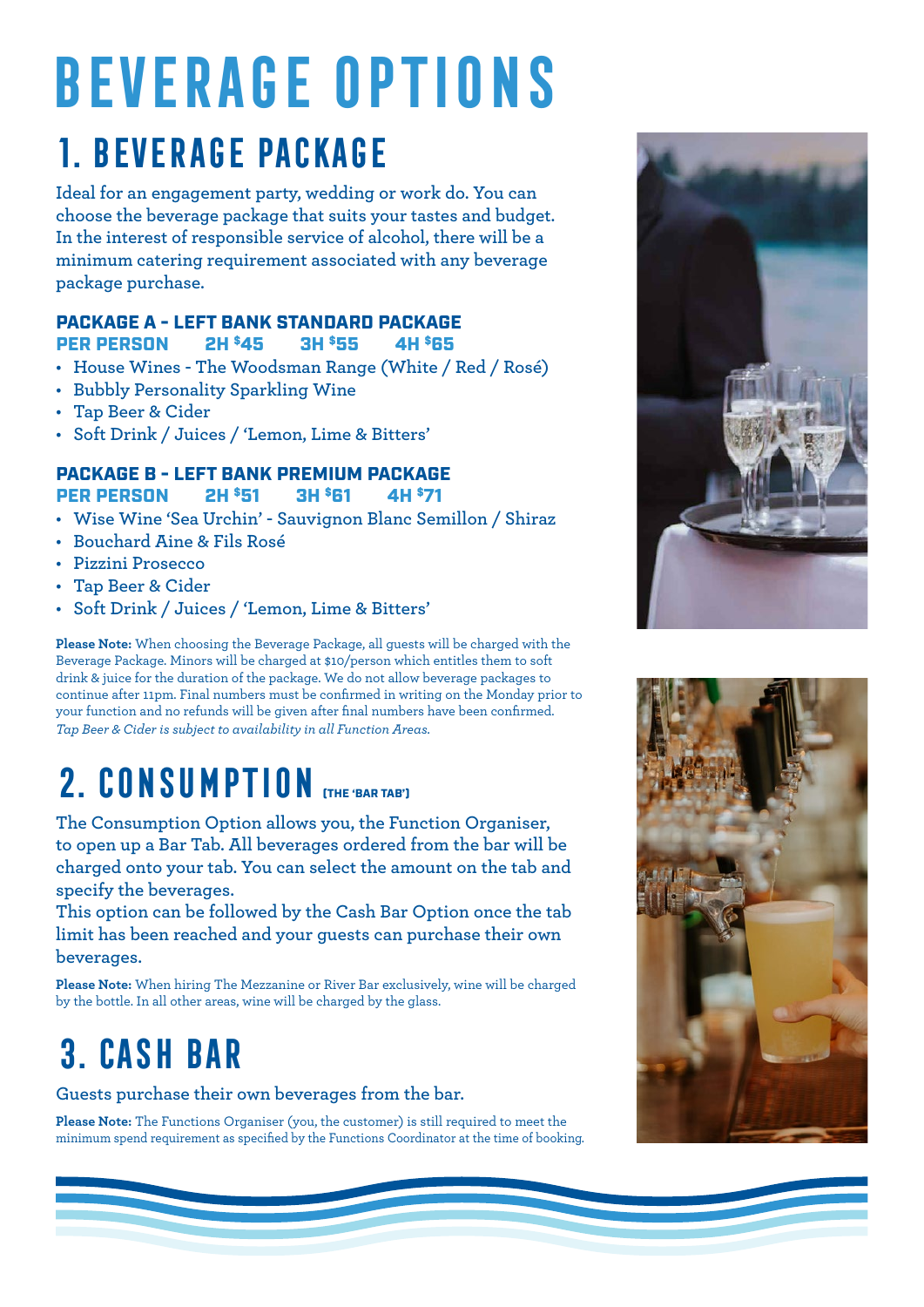# **Beverage Selections**

#### SUBJECT TO AVAILABILITY

#### RED WINE

| <b>SERVED BY THE GLASS/BOTTLE</b>                                         | <b>SML</b> | <b>LRG</b> | <b>BTL</b> |
|---------------------------------------------------------------------------|------------|------------|------------|
| <b>THE WOODSMAN</b><br><b>SHIRAZ</b> • Margaret River (WA)                | 9.5        | 14.5       | 39         |
| <b>WISE WINE 'SEA URCHIN'</b><br><b>SHIRAZ</b> • Margaret River (WA)      | 10         | 15         | 41         |
| <b>BAROSSA VALLEY ESTATE</b><br><b>SHIRAZ</b> • Barossa Valley (SA)       | 11         | 16         | 45         |
| <b>SWINGS &amp; ROUNDABOUTS</b><br>CABERNET MERLOT<br>Margaret River (WA) | 11         | 16         | 45         |
| WILDFLOWER<br><b>CABERNET SAUVIGNON</b><br>South West (WA)                | 10         | 15         | 41         |
| AD HOC 'CRUEL MISTRESS'<br>PINOT NOIR · Great Southern (WA)               | 11         | 16         | 45         |

#### SPARKLING

| <b>SERVED BY THE GLASS/BOTTLE</b>                              | GLS | RTI. |
|----------------------------------------------------------------|-----|------|
| <b>BUBBLY PERSONALITY</b><br>CHARDONNAY PINOT NOIR · Australia | 10  | 41   |
| <b>PIZZINI</b><br>PROSECCO • King Valley (VIC)                 | 11  | 45   |
| <b>LEEUWIN ESTATE</b><br><b>BRUT</b> • Margaret River (WA)     |     | 68   |
| <b>LAURENT PERRIER</b><br>La Cuvee France                      |     | 105  |

#### WHITE WINE

| <b>SERVED BY THE GLASS/BOTTLE</b>                                                       | <b>SML</b> | <b>LRG</b> | <b>BTL</b> |
|-----------------------------------------------------------------------------------------|------------|------------|------------|
| <b>THE WOODSMAN</b><br><b>SEMILLON SAUVIGNON BLANC</b><br>Margaret River (WA)           | 9.5        | 14.5       | 39         |
| <b>WISE WINE 'SEA URCHIN'</b><br><b>SAUVIGNON BLANC SEMILLON</b><br>Margaret River (WA) | 10         | 15         | 41         |
| <b>WILDFLOWER</b><br><b>SAUVIGNON BLANC</b><br>South West (WA)                          | 10         | 15         | 41         |
| <b>OYSTER BAY</b><br><b>SAUVIGNON BLANC</b><br>Marlborough (NZ)                         | 10.5       | 15.5       | 43         |
| <b>WATSON FAMILY ESTATE</b><br><b>CHARDONNAY</b> • Margaret River (WA)                  | 10.5       | 15.5       | 43         |
| <b>WOODLANDS</b><br><b>CHARDONNAY</b> • Margaret River (WA)                             | 13         | 18         | 53         |
| <b>GIESEN ESTATE</b><br>SWEET RIESLING · Marlborough (NZ)                               | 9.5        | 14.5       | 39         |
| <b>LEEUWIN ESTATE 'ART SERIES'</b><br>DRY RIESLING · Margaret River (WA)                | 12         | 18         | 49         |
| <b>WILDFLOWER</b><br>PINOT GRIGIO · South West (WA)                                     | 10         | 15         | 41         |

#### ROSÉ

| <b>THE WOODSMAN</b><br>ROSÉ · Margaret River (WA)       | 9.5 | 14.5 | 39 |
|---------------------------------------------------------|-----|------|----|
| <b>MCPHERSON 'AIMEE'S GARDEN'</b><br>MOSCATO · Victoria | 9.5 | 14.5 | 39 |
| <b>BOUCHARD AINÉ &amp; FILS</b><br>ROSÉ • France        | 11  | 16   | 45 |

#### ON TAP

| <b>LITTLE CREATURES - ROGERS AMBER ALE 3.8%</b> |
|-------------------------------------------------|
| <b>LITTLE CREATURES - ELSIE WA ALE 4.2%</b>     |
| <b>LITTLE CREATURES - PACIFIC ALE 4.4%</b>      |
| <b>LITTLE CREATURES - PALE ALE 5.2%</b>         |
| <b>BYRON BAY BREWERY - LAGER 4.2%</b>           |
| <b>SWAN DRAUGHT 4.2%</b>                        |

| <b>HEINEKEN 5.0%</b>                                  |
|-------------------------------------------------------|
| <b>GAGE ROADS - SIDE TRACK ALL DAY XPA 3.5%</b>       |
| <b>JAMES SQUIRES - GINGER BEER 4.0%</b>               |
| <b>JAMES SOUIRES - ONE FIFTY LASHES PALE ALE 4.2%</b> |
| <b>JAMES SQUIRES - ORCHARD CRUSH APPLE CIDER 4.8%</b> |
| <b>ROTATING SEASONAL BEERS</b>                        |

\*Whilst you can select particular beers/cider from the list for your tab, we recommend allowing guests to select from any of the available taps for ease of service. The above beers & ciders are subject to change, so please ask your functions coordinator what will be available in your chosen area.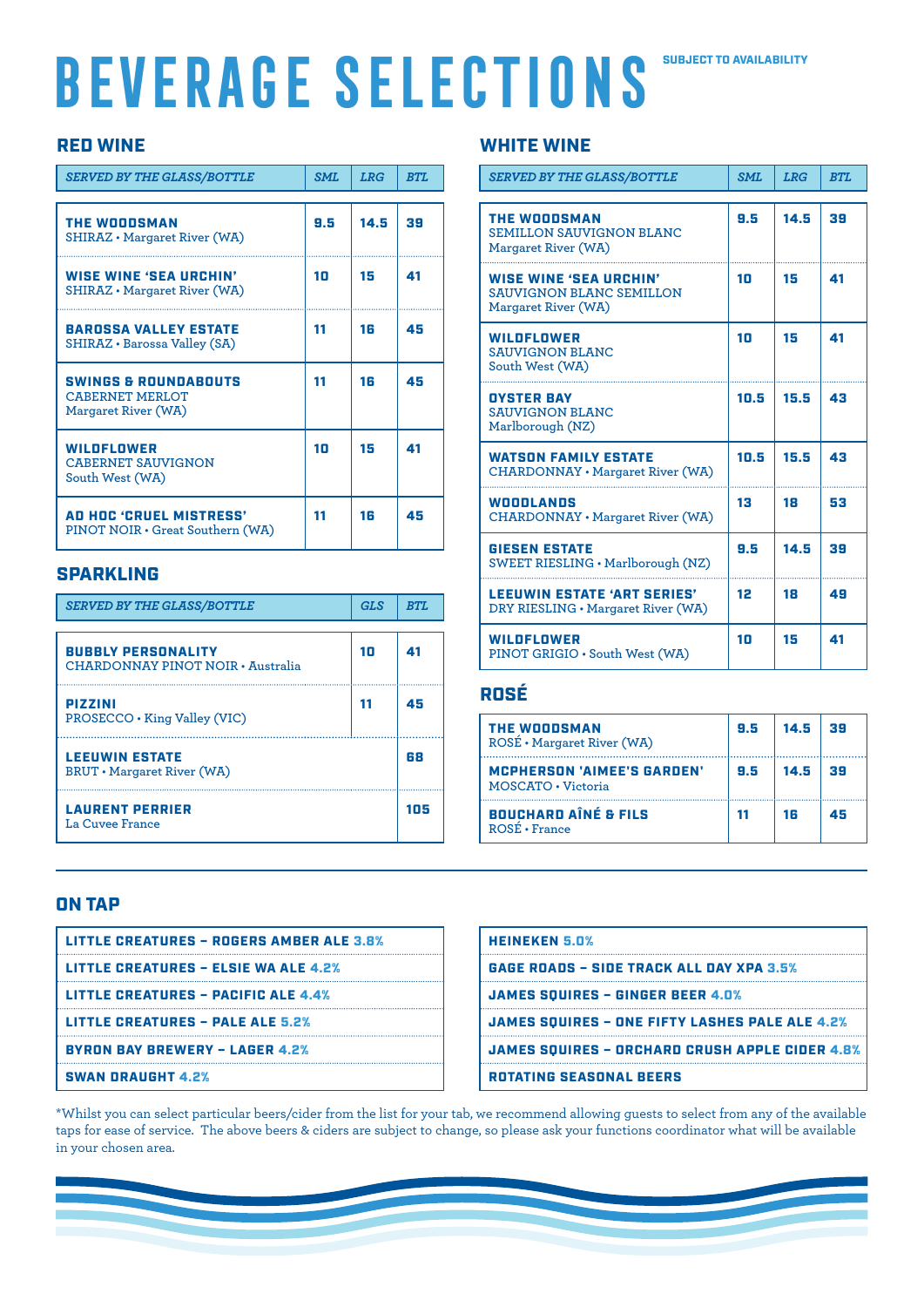# **TERMS AND CONDITIONS**

#### **Tentative Bookings**

All tentative bookings will be held for 48 hours and will automatically expire without notice if the booking form and deposit are not received within that period, unless an extension is requested and granted in writing. If there are multiple interests for the same date, spaces will be allocated on a first in, first served situation.

#### **Confirmation of Booking**

Full payment of your room hire or full payment of food will act as your deposit which is required along with the completed Booking Form in order for your booking to be confirmed. A valid contact number, email address and credit card details must be made available to the Functions Coordinator to finalise the booking. Failure to provide accurate information can result in the function being cancelled without verbal contact being made at least 14 days prior to the function.

#### **Cancellation**

In the event of a cancellation, deposits can only be refunded if **30 days written notice** is given. The Left Bank reserves the right to withhold 100% of the function deposit if the cancellation is made less than 30 days prior to the function date (45 days for functions in November and December). The Left Bank reserves the right to withhold 100% of the minimum spend required for hiring the room, along with the deposit, if a cancellation is made 21 days or less prior to the function date (30 days for functions in November and December). If you have booked any food items, you will be charged the full amount if you cancel your order within 10 days. Please contact your functions team regarding the COVID cancellation policy.

#### **Final Confirmations**

To ensure all your needs are met with efficient service and high quality we request that confirmation of final guest numbers, menu and beverage selections are advised no later than 10 days prior to your function date. Please note that Functions Organisers are expected to cater for a minimum of 60% of their confirmed final guest numbers when choosing the canape menu.

#### **Payments**

Full payment for room hire, food catering, and per-head beverage packages is required at least 5 days prior to the function date. Bar Tab amounts can be altered on the evening. Verbal communication must be made between the Functions Coordinator and the Function Organiser. The communication on the night is valid if a figure is stated and agreed upon. We will take the payment from the credit card originally provided. A Late Payment Fee of 10% will apply if any outstanding amount is not paid within 7 days.

#### **Minimum Spends**

Minimum spends apply to all function areas at The Left Bank. The Functions Coordinator will advise you of the current minimum spends before your time of booking either over the phone, in person, or via email. The Function Organiser (You, the Customer) agrees to meet this minimum spend upon signing and completing this confirmation of booking form. On the occasion that a minimum spend is not reached at the conclusion of the function, The Left Bank will process the outstanding amount from the credit card details provided on this form.

#### **Pricing**

The Left Bank reserves the right to make price adjustments to menus and beverages at any time without notification.

#### **Weather**

When booking an outside area (The Mezzanine/Billy's Lounge & Verandah), the Function Organiser (You, the Customer) accepts that the function can be affected by rainy weather conditions. The Left Bank does not take any responsibility for those instances and is unable to give a refund due to unsuitable weather conditions. Our Functions Team will try to move the function to a different area, should there be a suitable alternative available.

#### **Duty of Care**

We have a duty of care to our clients and reserve the right for our Bar Staff, Duty Manager and Security to refuse service of alcohol to persons if he/she are noticeably intoxicated and may do harm to themselves, other patrons or property. If a function has purchased a beverage package, The Left Bank still reserves the right to refuse service of alcohol to a member of the function if deemed to be noticeably intoxicated and the cost of the beverage package will not be refunded.

#### **Responsibility and Damage**

The Left Bank does not accept responsibility for damages to, or loss of, any client's property or property of a supplier that the client has organised that is left on the premises prior to, during or after a function. Function Organisers (You, the customer) are financially responsible for any damages to property belonging to The Left Bank, by the client or guests, prior to, during or after a function. The Left Bank reserves the right to charge a 'Cleaning Fee' after the conclusion of the function, should Management notice a substantial amount of broken glassware or other trash caused by guests of the function. Should there be any property damage (ie. broken toilets) that was caused by the function organiser or their guests, The Left Bank will pass on any costs to repair the damage.

#### **Security**

At all times patrons must have access to their current photographic identification. Failure to show this ID, on request, may result in admittance to the venue being denied. Security staff, at their discretion, has the right to refuse entry to any person. Security have the right to remove any patron from the premises should they be acting in an inappropriate manner.

#### **Under-aged Guests**

Patrons under the age of 18 must be accompanied, at all times, by their parent/s or legal guardian/s. If attending a function, they will be required to wear a wristband to identify them as under the legal drinking age. Minors will be entitled to remain on the premises until 10pm, so long as they remain within the confines of the function area at all times and are under the strict supervision of their parent/legal guardian. Security have a right after 10pm to ask any underage guests to leave the premises as our kitchen is no longer open. Minors are required to be accompanied to the toilet by an adult. The Left Bank does not cater or host 18<sup>th</sup> Birthdays.

#### **Decorations**

The Left Bank encourages our customers to be environmentally aware when choosing decorations. As The Left Bank is a Heritage Listed Building, guests cannot fix (nail) decorations in any way to the interior or exterior of the venue. If you wish to use blu-tack or use double-sided tape you must consult the Functions Coordinator prior to your function. The Left Bank can provide white or black tables cloths in some function areas, if requested. Should you be interested in further decoration, the Functions Coordinator can refer you to preferred suppliers. All decorations including balloons must be removed at the end of the function, unless prior agreement has been made with a Functions Team member. Please note we do not allow glitter, sparklers, confetti or party poppers. The Left Bank reserves the right to remove any signage which is in opposition to the products and services offered by the venue.

#### **Entertainment /Noise Levels**

The River Bar is the only area which permits microphones/PA equipment. We do not authorize guests/functions to supply their own music (or PA systems) as we have live music on Wednesday, Friday and Saturday evenings. The Left Bank only allows selected DJs to play music on the premises. Should you wish to book the services of our DJs, please advise the Functions Coordinator when making the booking or no later than 14 days prior to the function. Noise levels will be monitored and controlled by The Left Bank staff during functions as we hold good relationships with our neighbouring residents which we wish to maintain.

#### **Smoking**

The Left Bank is a non-smoking venue with smoking only permitted outside of the venue at least 5m from the entrance. Smoking is permitted on The River Bar Balcony or the non-marquee areas of the Mezzanine. The Left Bank reserves the right to remove this privilege at any time if regulations are altered or patrons exhibit antisocial behaviour.